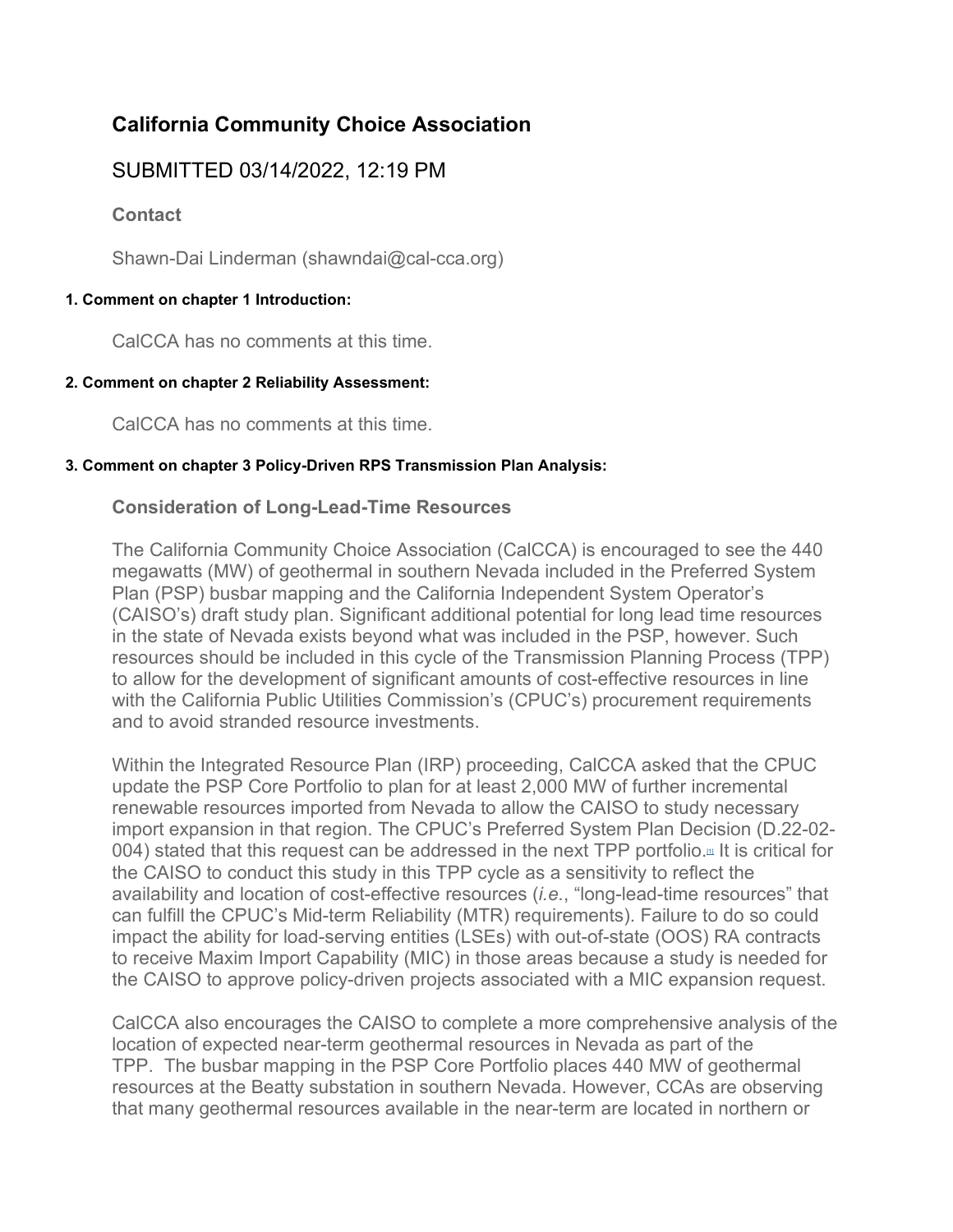western Nevada and not easily delivered at the Beatty substation or other southern Nevada transmission paths. Rather, they are relying on paths like Summit or Gonder IPP which have limited headroom for imports to CAISO. The TPP should evaluate costeffective solutions for enabling transmission for these resources to the CAISO — some of which may reach commercial operations date (COD) as early as 2024. Long-term, the TPP should also evaluate how projects like Greenlink Nevada, the TransCanyon Cross-tie, and GridLiance West projects may improve the accessibility of geothermal power in Nevada.

### **Market Outreach on OOS Resource Potential**

In the 2021-2022 TPP cycle, the CAISO indicated it plans to conduct market outreach regarding market interest in OOS resources, specifically OOS wind in Idaho. The CAISO should broaden this outreach to gauge market interest for other OOS resources to inform transmission needed to deliver projects LSEs are pursuing.

### **Maximum Import Capability Improvements**

LSEs are increasingly finding opportunities to contract with resources outside of the CAISO Balancing Authority Area (BAA) in order to meet state climate objectives and procurement mandates. Given a significant risk in contracting with OOS resources is the ability to obtain MIC, the CAISO should provide additional transparency on how transmission upgrades identified in the TPP will affect MIC needed for LSEs to show resources out of state as resource adequacy (RA). Because LSEs must secure MIC at the right nodes to be able to use out-of-state resources like Nevada geothermal to provide RA capacity, they must be able to understand how projects in the transmission plan will affect import capability at specific nodes. The CAISO should provide data on deliverability or other technical limitations that would limit the ability for the CAISO to approve MIC expansions at specific branches. This transparency will minimize the risk of planned projects failing to materialize and minimize costs associated with the uncertainty around available MIC.

[\[1\]](https://stakeholdercenter.caiso.com/Comments/AllComments/f19a7845-cd76-4d0c-9ebf-041832dbbe23#_616B8F4F-54C9-4AC7-A7B8-A95B5B57C4F0ftnref1) *Decision Adopting 2021 Preferred System Plan* (R.20-05-003), Feb. 10, 2022, at 173.

#### **4. Comment on chapter 4 Economic Planning Study:**

CalCCA has no comments at this time.

#### **5. Comment on chapter 5 Interregional Transmission Coordination:**

CalCCA has no comments at this time.

#### **6. Comment on chapter 6 Other Studies:**